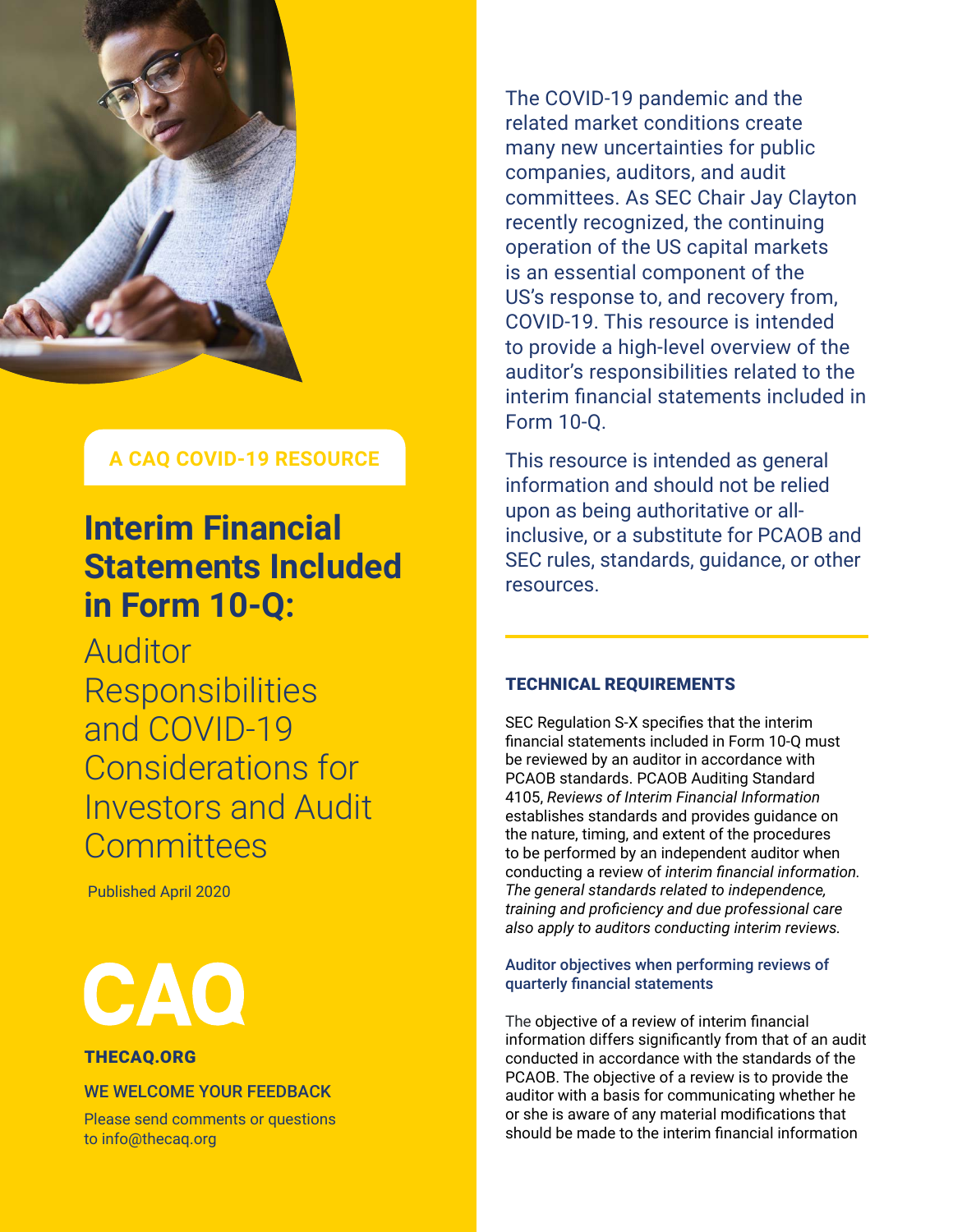for it to conform with generally accepted accounting principles (GAAP). A review of interim financial information does not provide a basis for expressing an opinion about whether the financial statements are presented fairly, in all material respects, in conformity with GAAP.

A review consists principally of performing analytical procedures and making inquiries of persons responsible for financial and accounting matters, and does not contemplate (*a*) tests of accounting records through inspection, observation, or confirmation; (*b*) tests of controls to evaluate their effectiveness; (*c*) obtaining corroborating evidence in response to inquiries; or (*d*) performing certain other procedures ordinarily performed in an audit. A review may bring to the auditor's attention significant matters affecting the interim financial information, but it does not provide assurance that the auditor will become aware of all significant matters that would be identified in an audit.

#### Auditor involvement in disclosures about internal controls over financial reporting (ICFR) during a quarterly review

As part of the quarterly review process, the auditor is required to perform limited procedures to provide a basis for determining whether he or she has become aware of any material modifications that, in the auditor's judgment, should be made to the disclosures about changes in ICFR in order for the certifications to be accurate and to comply with the requirements of Section 302 of the Sarbanes-Oxley Act of 2002. These procedures increase the likelihood that investors will receive timely information about material changes in ICFR.

# COVID – 19 CONSIDERATIONS

#### Importance of auditor touchpoints during quarterly reviews

Quarterly reviews facilitate early identification and resolution of material accounting and reporting issues because auditors get involved earlier and periodically throughout the year. Many auditors may elect to perform audit procedures on significant risks or material transactions during the quarter, rather than waiting until year-end to complete all audit procedures. These touchpoints

are even more important in a volatile economic environment, as there may be more material accounting and reporting issues that need to be identified and resolved before year end. These issues could include triggering events for asset impairments, complexities in calculating certain estimates, and impacts of pressures on a company's liquidity. The ability of the auditor to perform such procedures could be impacted by data availability, management's readiness, and operational disruptions.

# Potential implications on ICFR

As management prepares and executes a virtual financial close process, perhaps for the first time, there could be related implications on the internal controls performed specifically in conjunction with the preparation, review and filing of their Form 10-Q. There is a risk that moving to a virtual environment in response to COVID-19 could result in certain controls (e.g., financial closing and reporting controls) being overridden or performed less frequently, or management could be designing and implementing new controls in response to new risks. In addition, in instances where relevant controls fail and there are no compensating controls in place, there may be fewer opportunities to timely identify or remediate control deficiencies.

#### Auditor involvement with earnings releases

In contrast to the specific technical requirements surrounding management and auditor responsibilities related to interim financial information, earnings releases are elective and there are no prescriptive requirements for the type or level of financial or internal control information to be disclosed, as long as the information does not contain material misstatements or omissions. As a result, the scope, timing and content of such disclosures in earnings releases vary significantly in practice.

While auditors may read a company's earnings release, auditors are not required to do so under professional standards. Any auditor involvement in the earnings release process is generally incidental to their required quarterly review of the interim financial statements to be included in Form 10- Q. While certain information included in earnings releases may be derived from draft interim financial